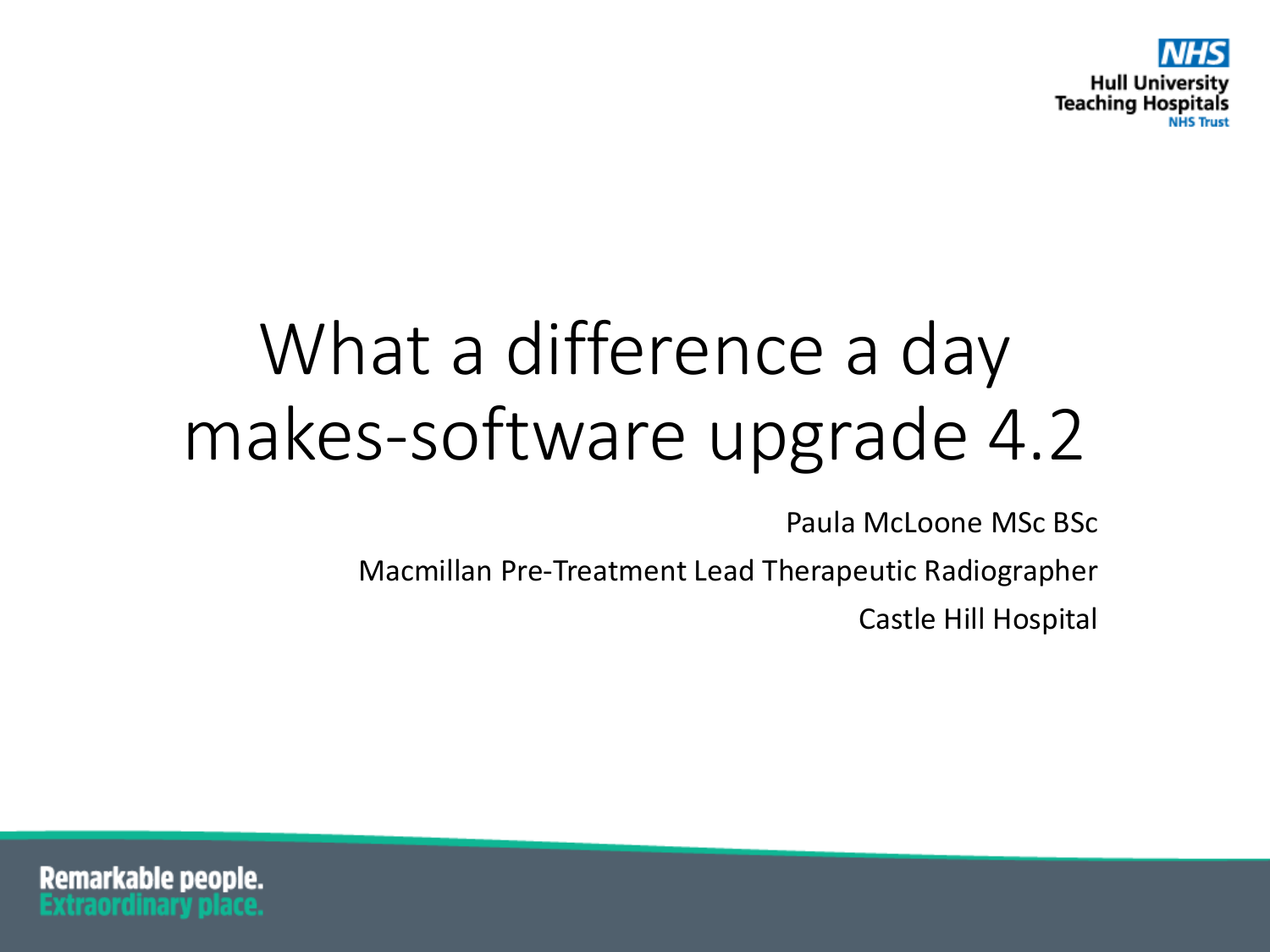

#### Our Department

- 2 Philips wide bore scanners
	- 1 installed 2005 at Princes Royal Hospital moved to Queens Centre Cottingham 2008
	- 1 installed in Queens Centre 2007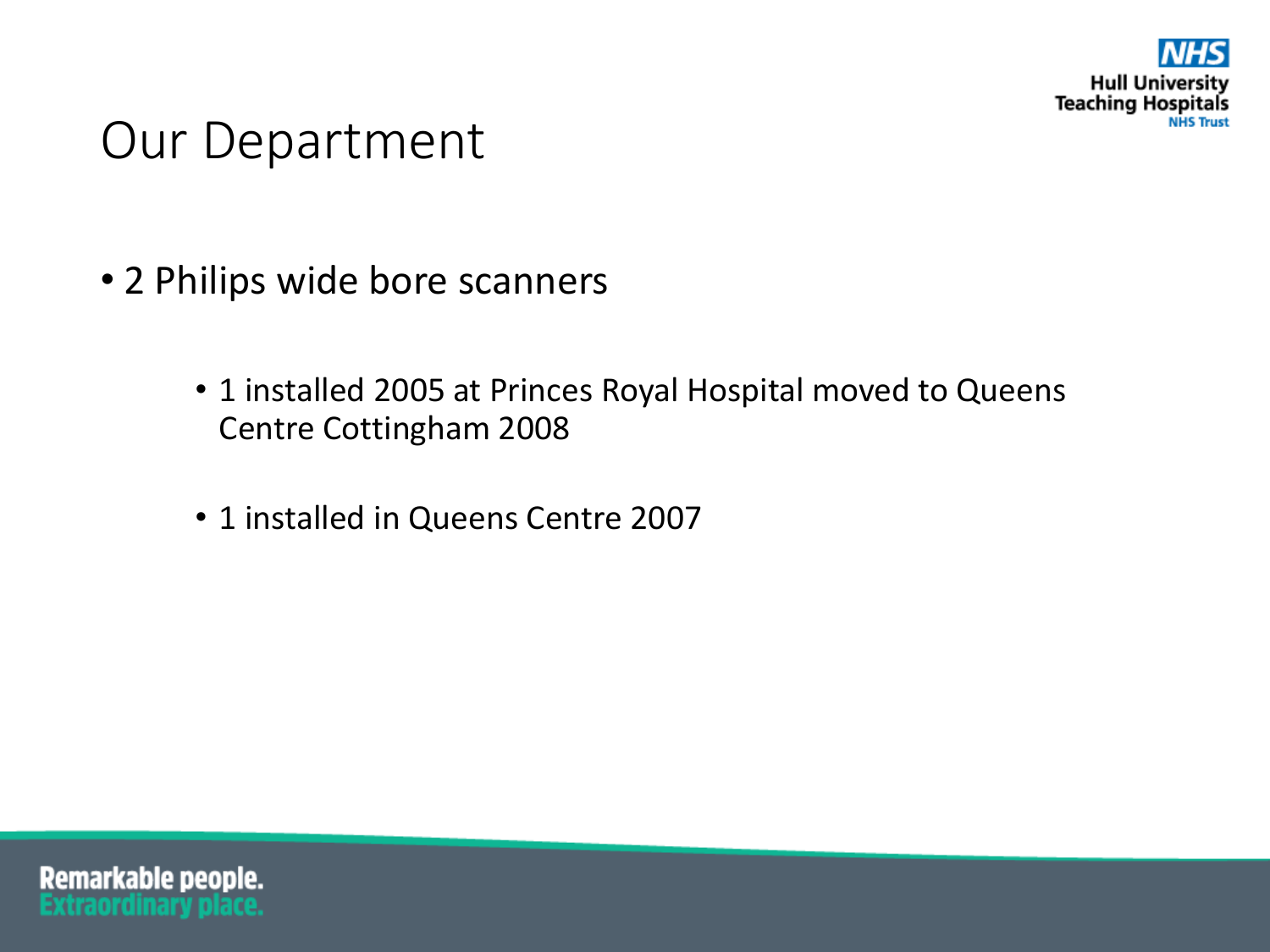

#### User Interface

| Current:<br>Now            | Worklist<br>Anometricus        |                         |                              |                     |
|----------------------------|--------------------------------|-------------------------|------------------------------|---------------------|
| Demographics<br>Patient ID | 00000067                       | Accession<br>Number     | Procedure<br>Description     |                     |
| Last Name                  | Anonymous                      |                         |                              |                     |
| First Name                 | Unknown.                       |                         |                              | <b>Find Patient</b> |
| Gender                     | G Other<br>C Male<br>C Female  | Referring Physician     |                              | Ľ                   |
| Date of Birth              | $I$ $I$ crownwide              | Requesting Physician    |                              | $\leq$              |
| Age                        |                                | Operator Name           |                              | Ľ                   |
| Age Group                  | $Adu$<br>$G$ Child<br>C Intant | Voice Language          | Inglish                      | ₹                   |
| Weight                     | (Fall                          | No Alerts               |                              |                     |
|                            |                                |                         |                              | More                |
|                            |                                |                         |                              |                     |
|                            |                                | Radiology<br>C Oncology |                              |                     |
|                            |                                |                         |                              |                     |
|                            |                                |                         |                              |                     |
|                            |                                |                         |                              | RAD PROT            |
|                            | Groco-<br><b>Gruco Head</b>    | Onco<br>Onco<br>ABOO/PE | Onco OA<br>Onco<br>Extremity | TEST PRO            |

- Each area for scanning can be grouped together to make accessing scan protocols easier and scanner desktop less cluttered
- Can separate out oncology and diagnostic so only one set of protocols shows at any time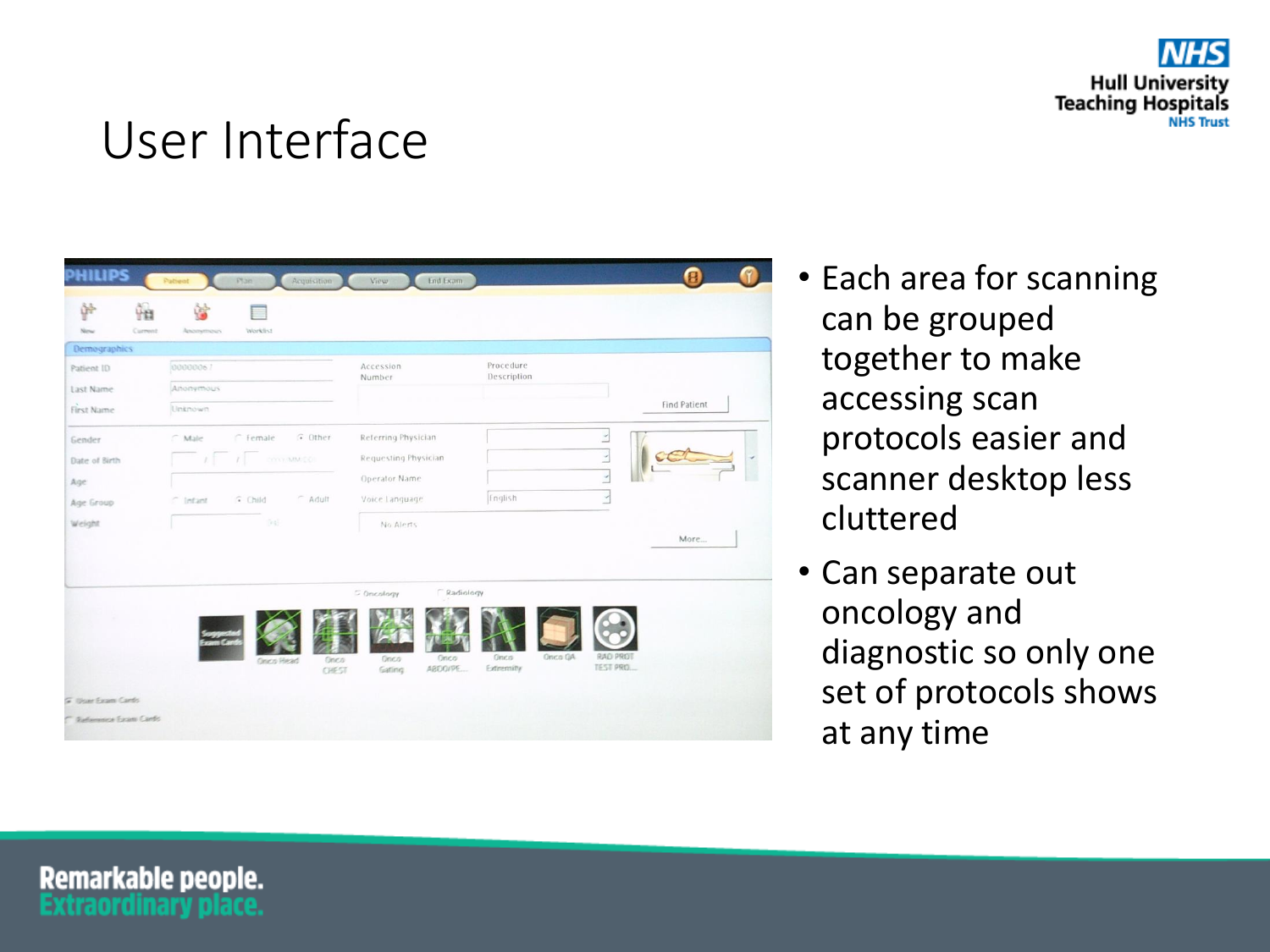

### Exam Card Manager



- Easy to navigate and create new protocols as required
- Password protected so not available to everyone
- Protocols can also be created on the fly when setting up for scanning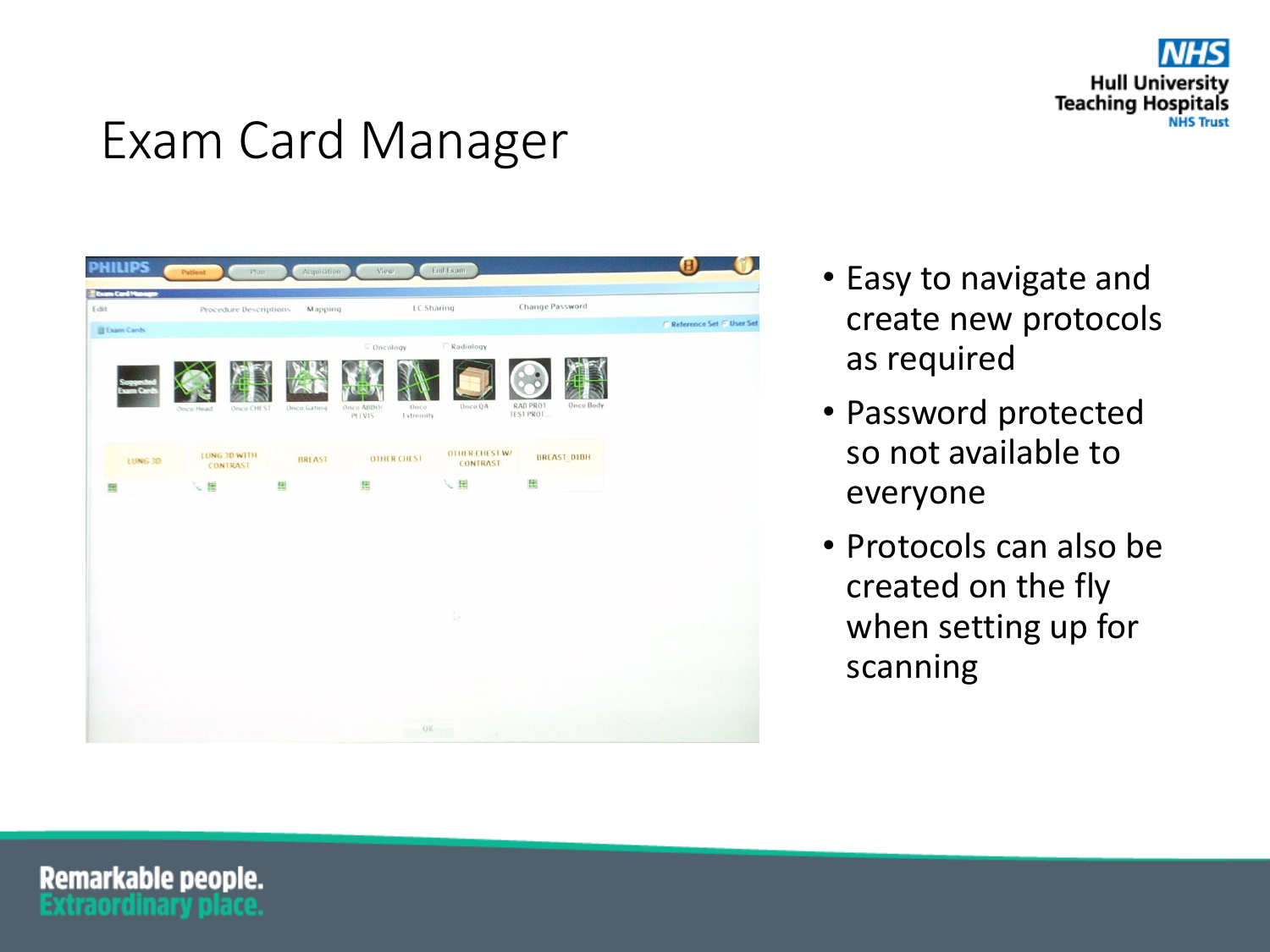

## Bug reporting

| Your Name                                                                                      |                                       | Ω<br>(max 56 chars) |
|------------------------------------------------------------------------------------------------|---------------------------------------|---------------------|
| Problem Headline *                                                                             |                                       |                     |
| Time of Event                                                                                  | $\frac{1}{\pi}$<br>Clear<br>Now<br>×. | (max 166 chars)     |
| <b>Problem Description/Remarks</b>                                                             |                                       | $\triangle$         |
|                                                                                                |                                       |                     |
|                                                                                                |                                       |                     |
|                                                                                                |                                       | $\sim$              |
|                                                                                                | ○ Intermittent<br>G Persistent        | (max 1000 chars)    |
|                                                                                                |                                       |                     |
| Frequency of Occurence<br><b>Bug Report Name</b><br><b>Bug Report Location</b><br>$\mathbb{D}$ | D:\Pms\BugRep\Packages                | Browse              |

- Quick and easy to complete
- Done in around 2 minutes compared to 10 on old software
- Philips Technicians can dial in and assess any issues to try to preempt parts / Philips technicians required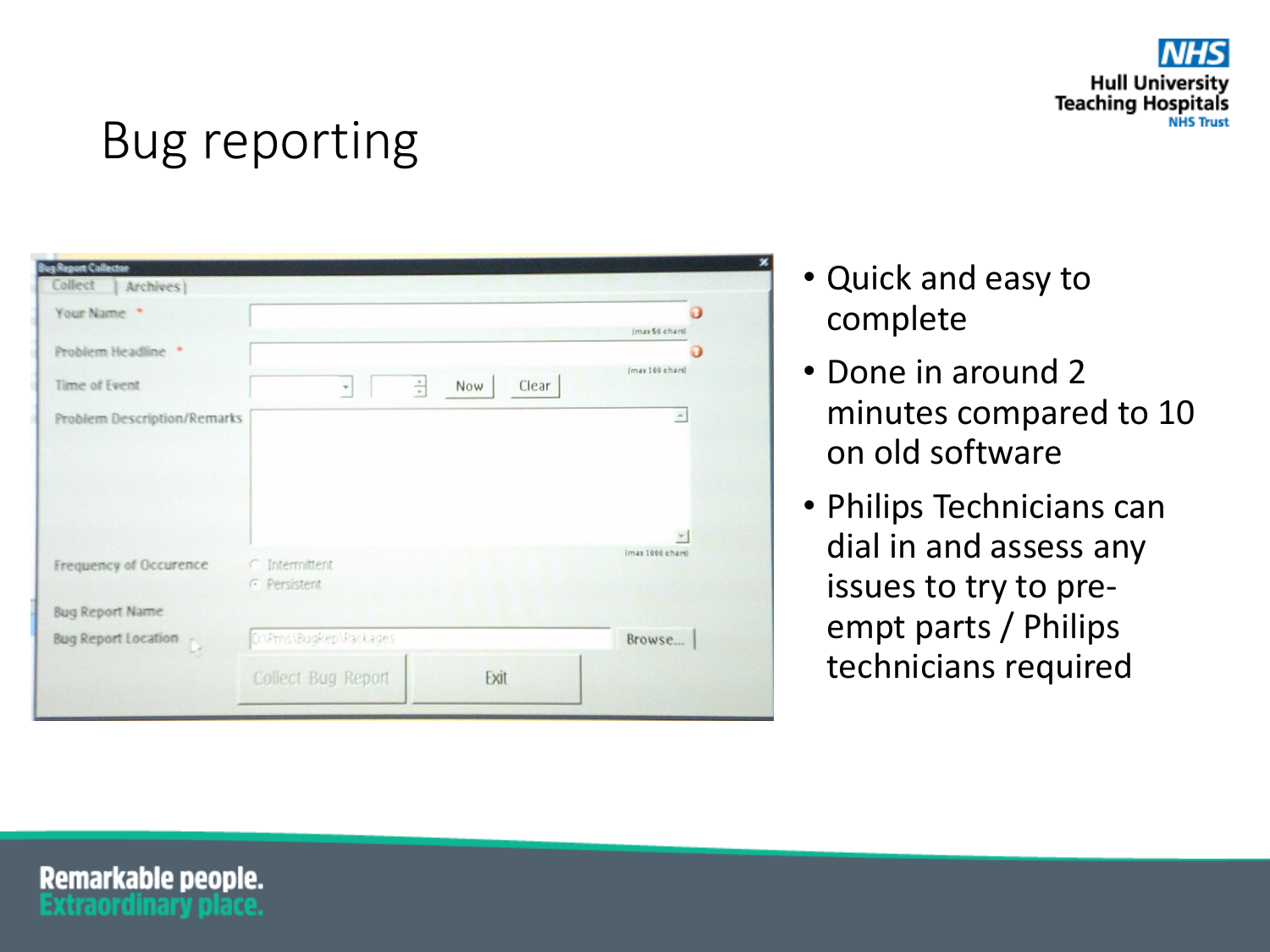

#### Morning QA

- Prior to software upgrade
	- Had to complete tube conditioning
	- Manually had to set to head phantom area run scan and draw of region of interest then re-set for body section and repeat
- Since Upgrade
	- Place phantom select tube conditioning and then the scanner completes tube conditioning and daily QA
	- Keeps a record of all QA completed so you can check back without having to redo measurements
- Morning QA completes quicker than before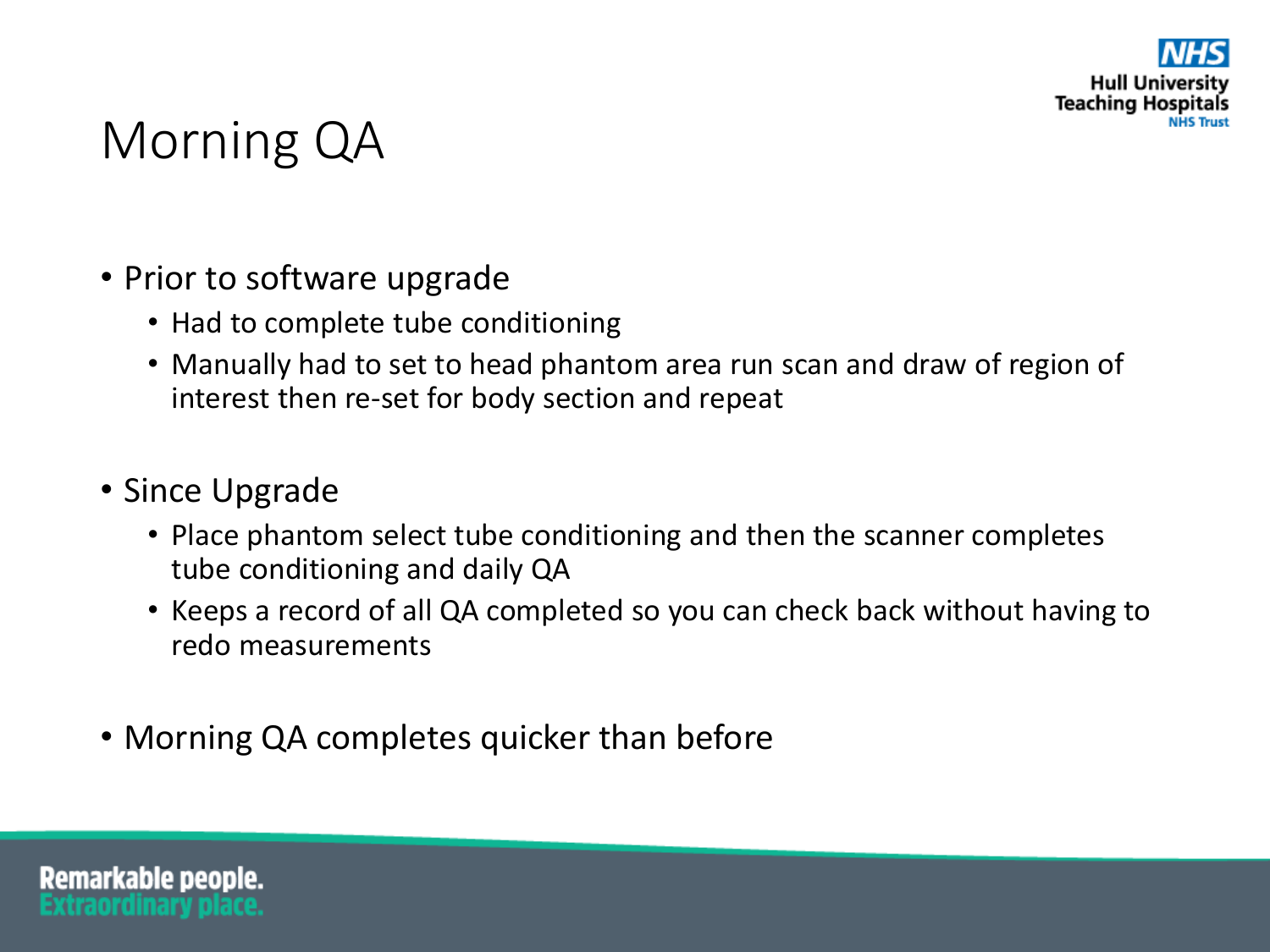

#### Scanner Reconstruction Times

- Prior to the upgrade
	- reconstruction of a 4DCT was taking on average 30mins to reconstruct (maximum recorded 55mins)
	- Patient could be tattooed, had there nurses chat and left the department before scan could be fully checked
	- Could only do one patient in each half day session due to reconstruction time
- Since Upgrade
	- Reconstruction takes up to 10 minutes
	- Scan images can be checked for artefacts, drop out and assessed to see if scan is suitable for planning prior to patient coming off bed
	- Can do as many 4D scans in a day as is required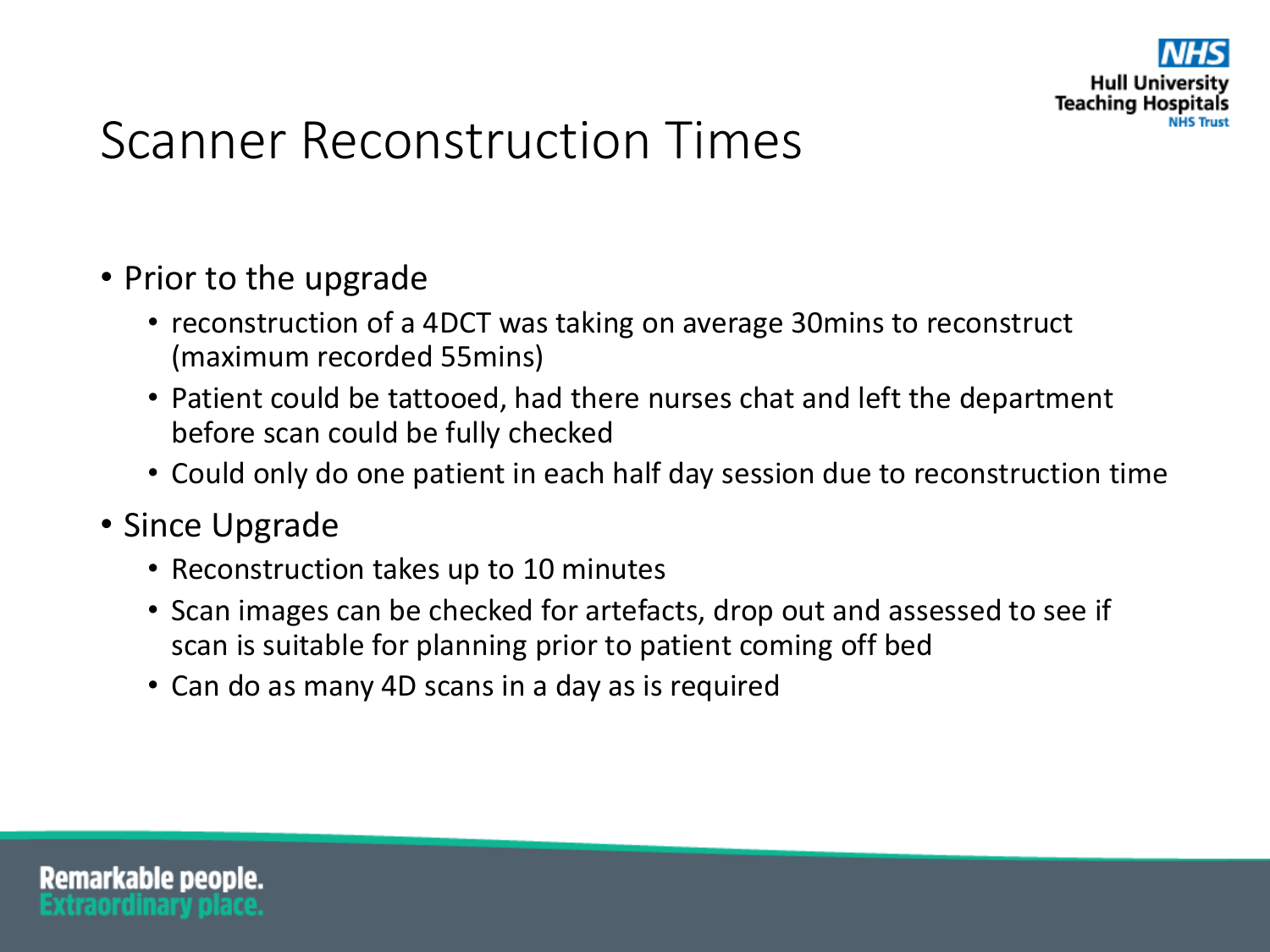## Old Style Breathing Trace





• Prior to upgrade no way to tell when scan had taken place so the whole trace had to be checked and ammended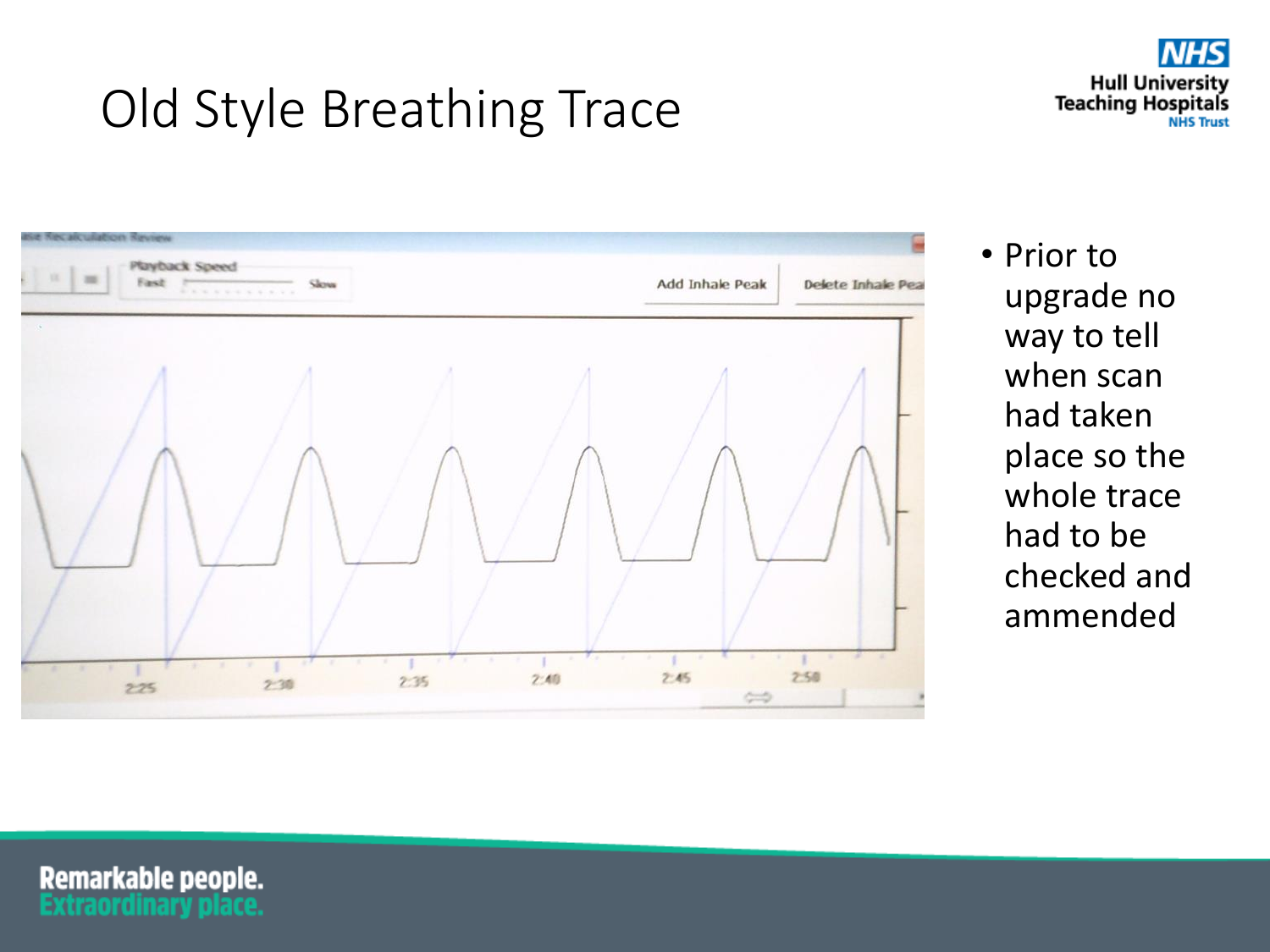

## New Style Breathing Trace



• Now scanner highlights the scan area so you just have to amend the relevant parts of the trace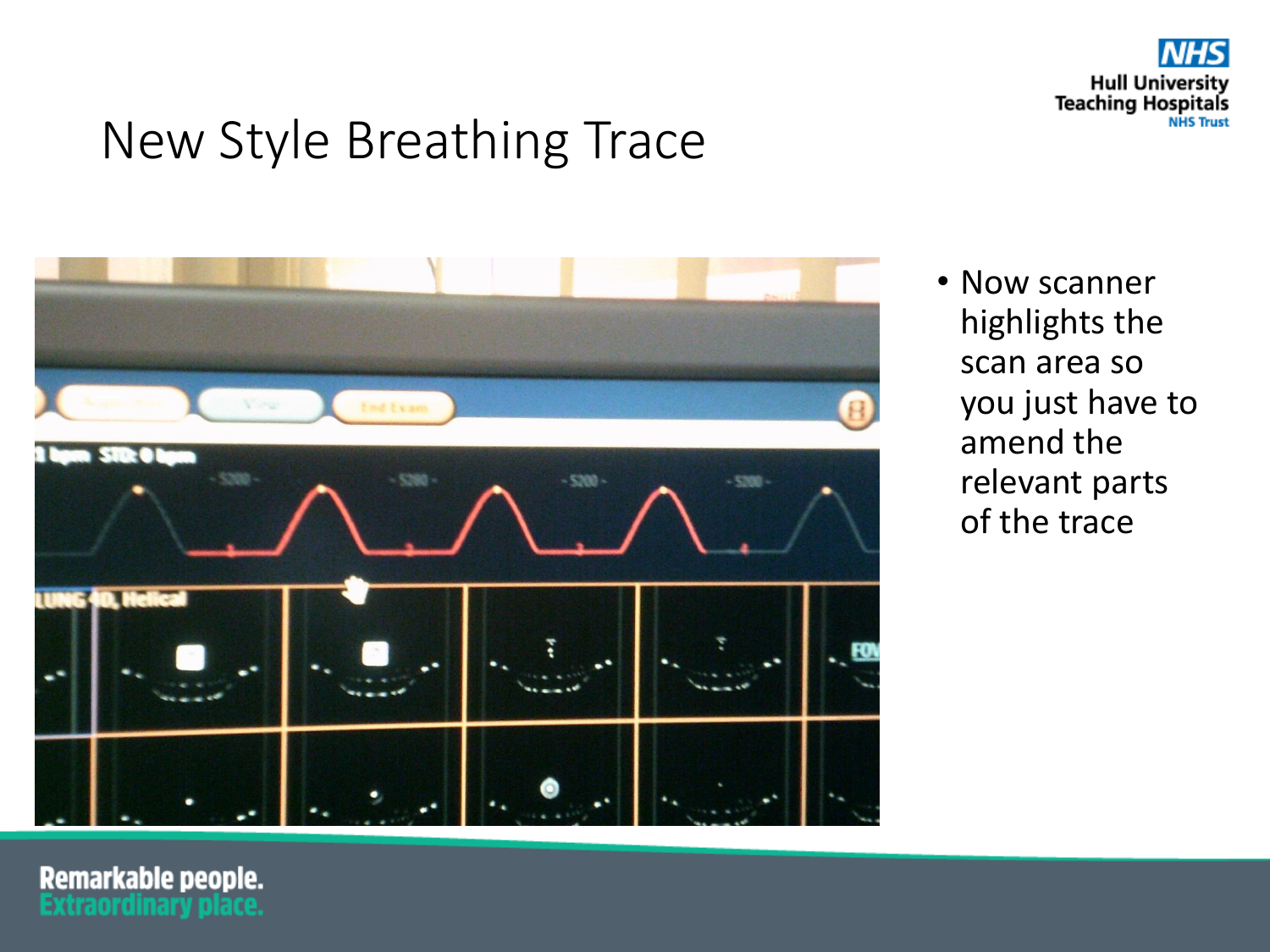

#### Other benefits

- The drop out events between the Varian RPM system and the scanner since up grade has reduced
- Tends only to be after generator runs if at all that the loose communication
- Rare occurrence and tends to be due to a node being closed and not due to scanner / RPM interface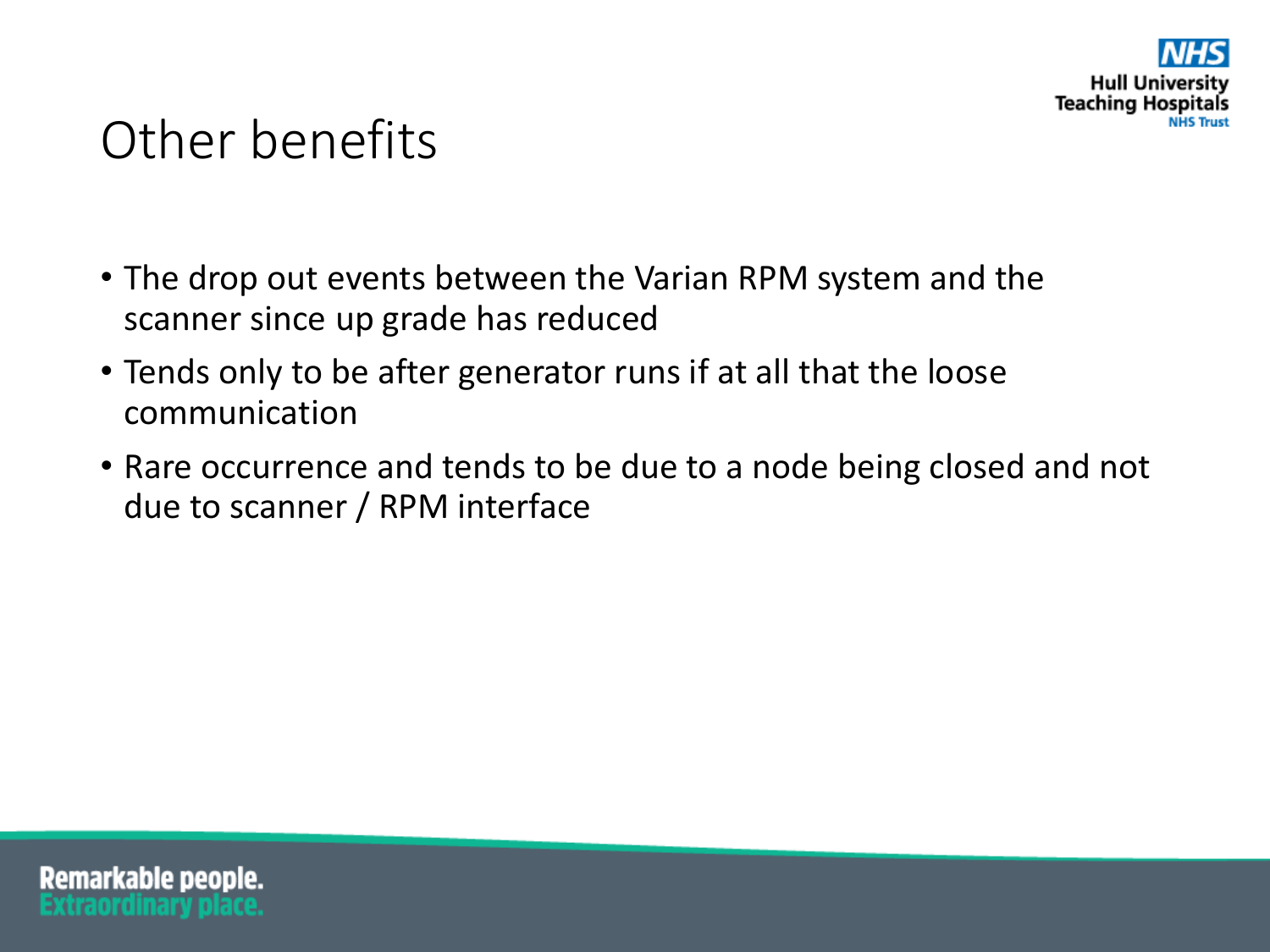

#### OMAR (Orthopaedic Metal Artefact Reduction)

- Patients with joint replacements or spinal pins used to have to go to MRI to be able to see all tissue for delineation due to the drop out on the CT scan caused by the metal implants
- This meant extra visits or longer time in the hospital for the patient
- Staff time was lost as they had to attend MRI with the patient to ensure set up accuracy and also to take / return immobilisation equipment
- Could cause problems with pelvic preparation as if bowels were required to empty and bladder full could not guarantee the patient would be able to do both scans without requiring additional time for prep
- Put extra pressure on MRI slot availability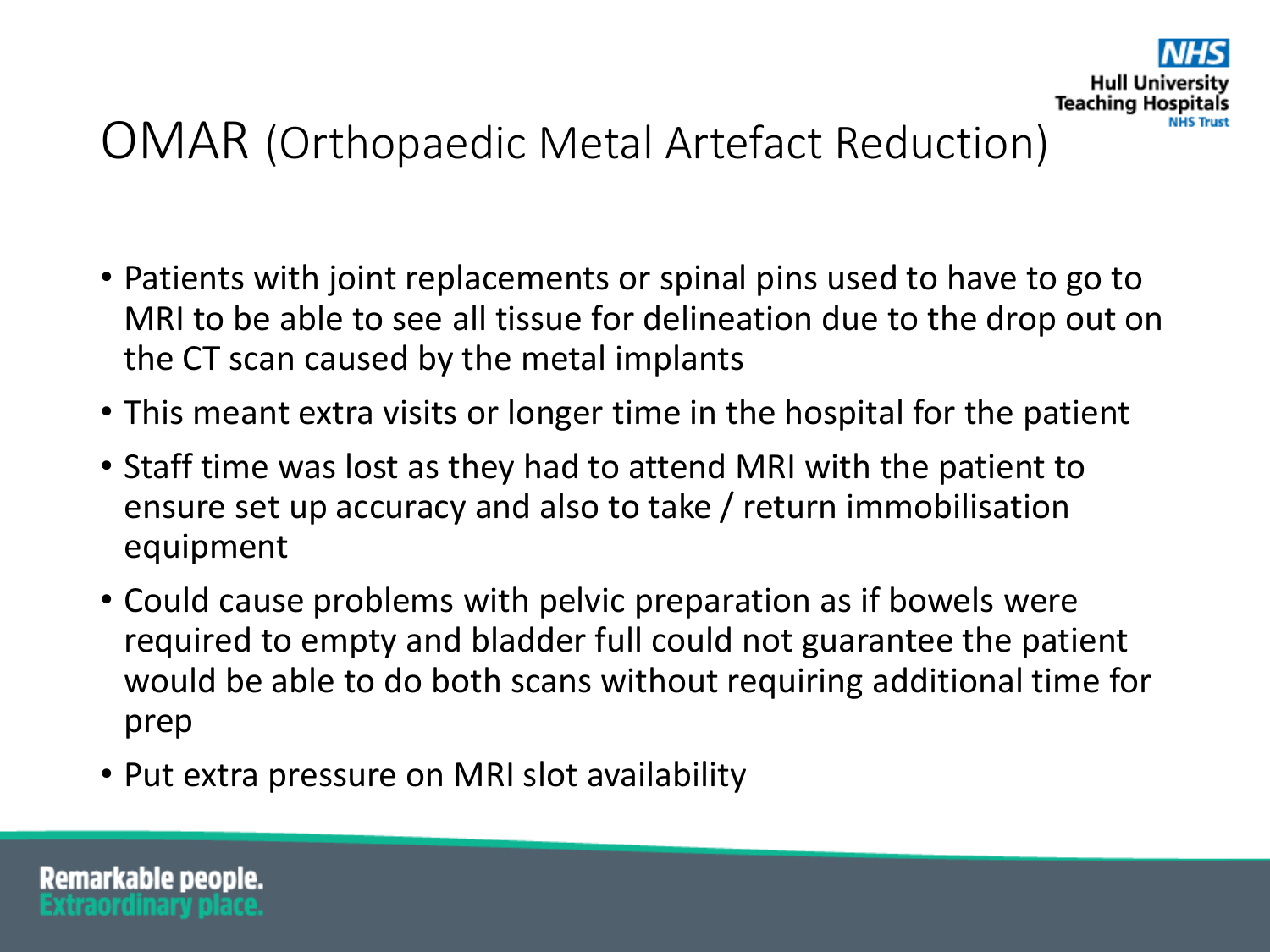

## Pelvis scanning without OMAR



- Expected drop out across the image
- Difficult to delineate
- MRI will be required to aid with planning
- Extra visits for the patient

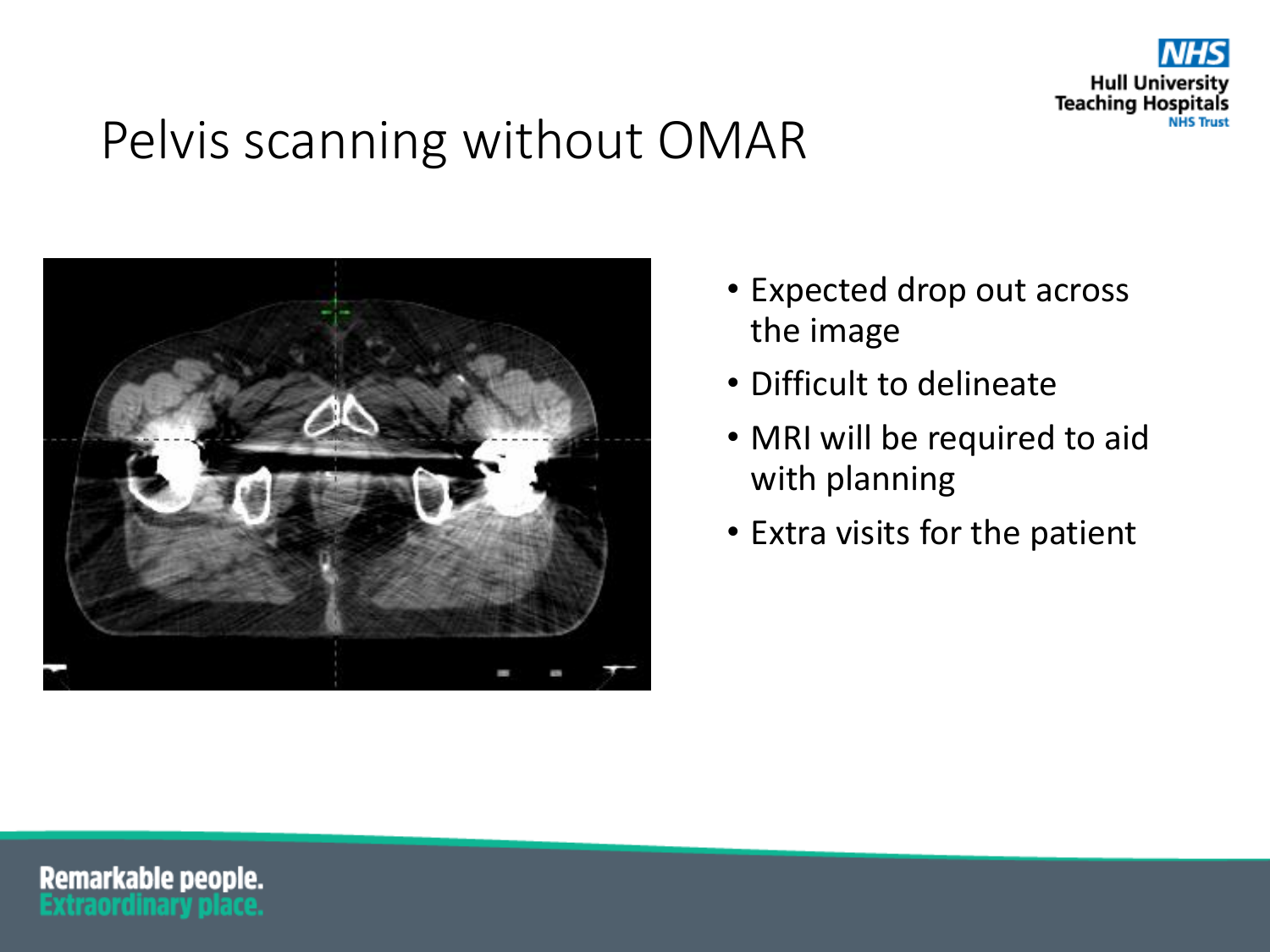

#### Pelvis scan with OMAR



- OMAR reconstruction
- No drop out across the image
- Decent definition allowing more accurate planning
- No need for extra MRI scans to delineate tissues
- No dose penalty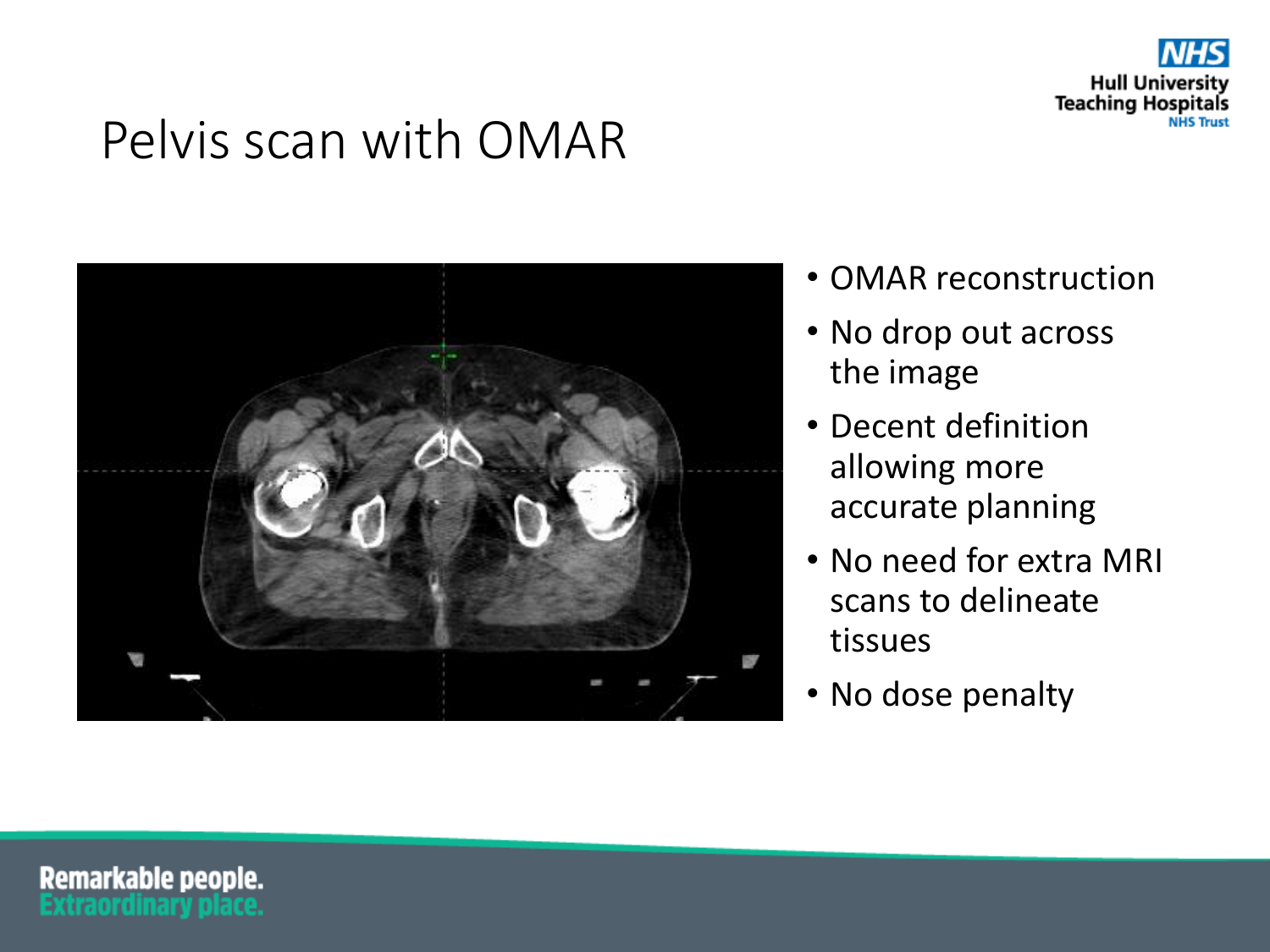

## Head And Neck without OMAR



- Like metal work in the pelvis there can be considerable artefact seen when a patient has fillings or a fixed metal plate
- Depending on the site being treated this can be problematic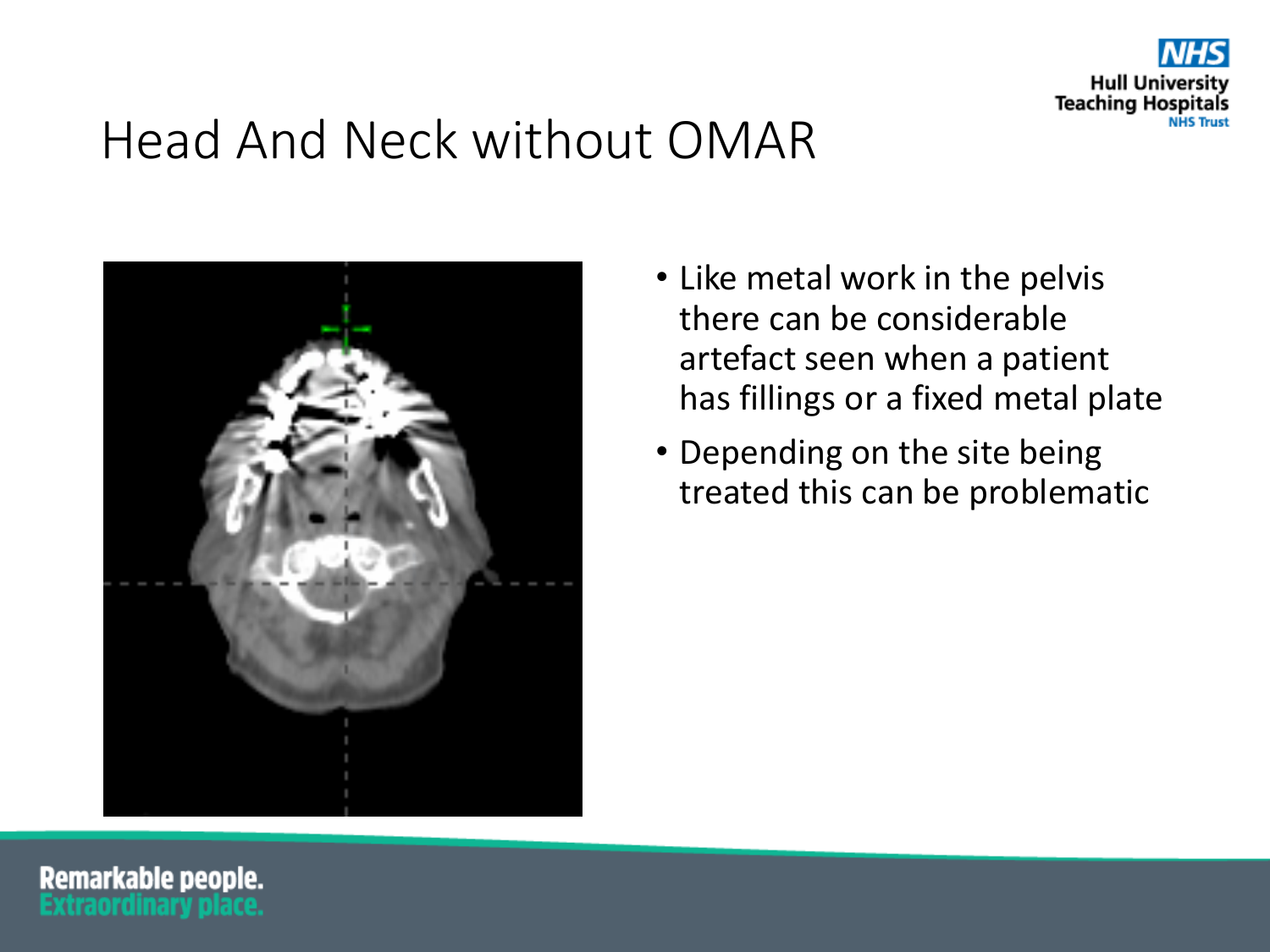

## Head and Neck with OMAR



- OMAR reduces the amount of artefact seen
- Again no dose penalty
- Can be selected prior to scan or reconstructed after the fact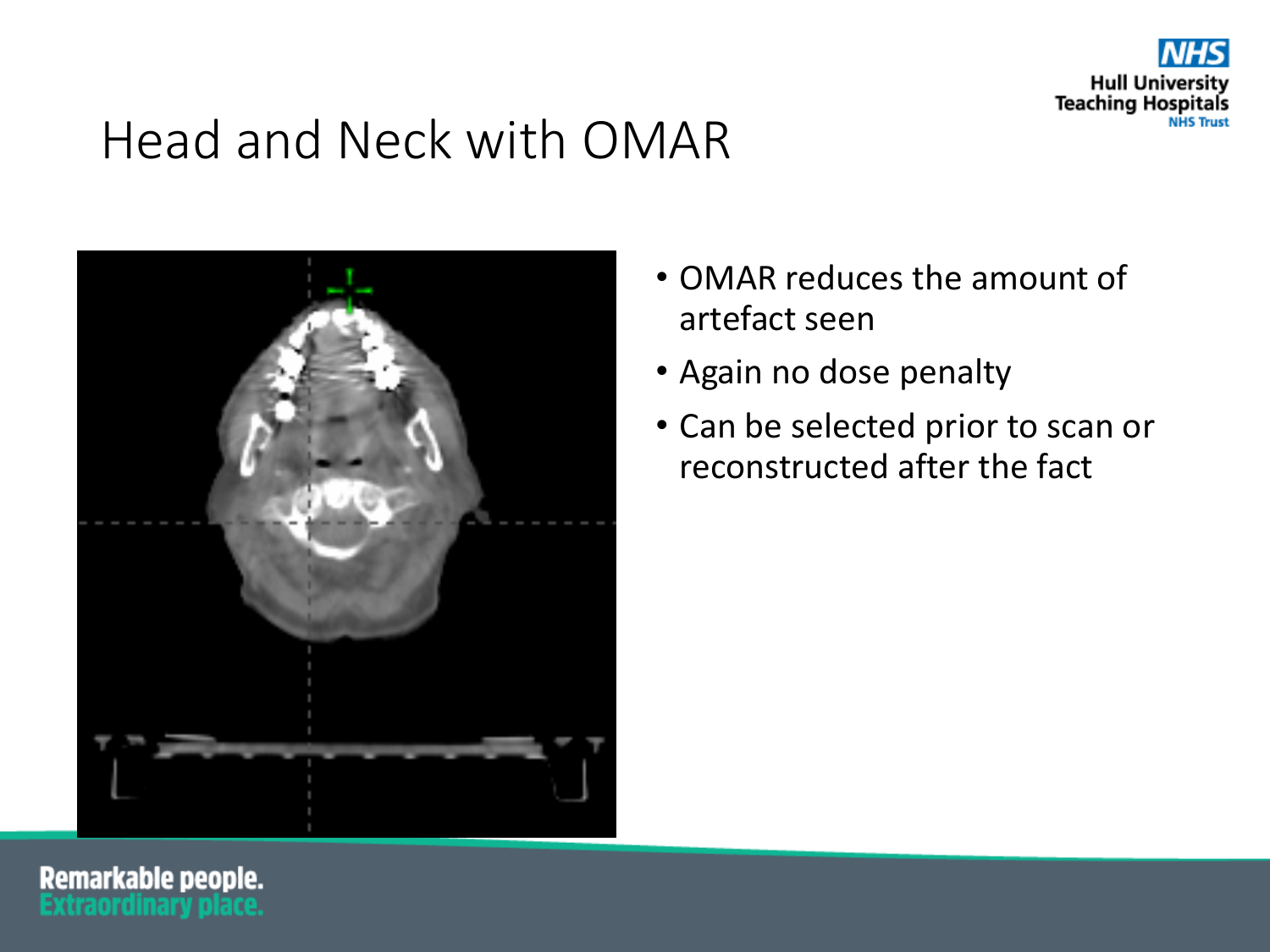

#### OMAR continued

- Should not be used where the metal in question is too close to the skins surface
- Not suitable for pacemakers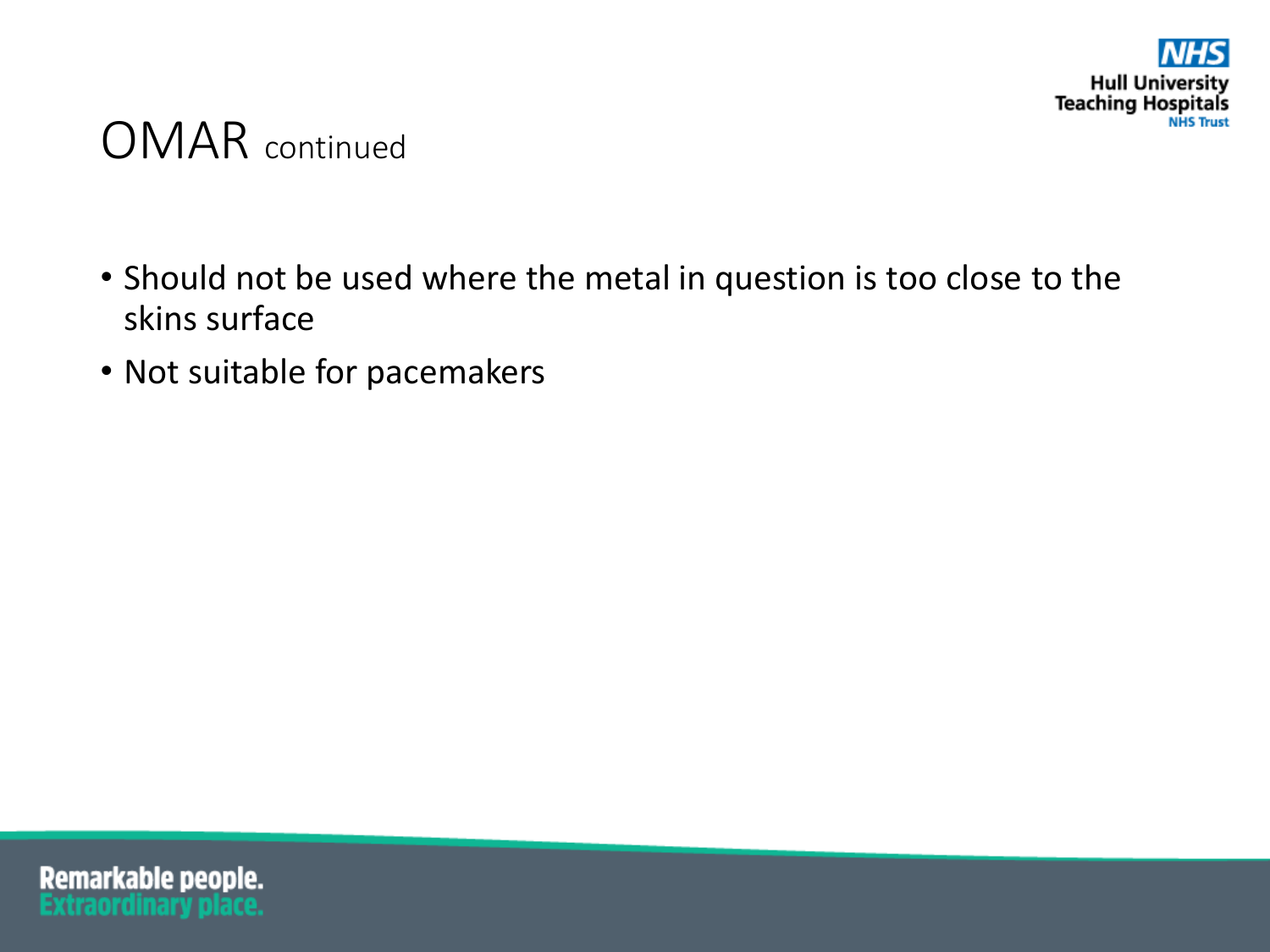

#### Air Calibrations

- Completed the same way as previous software versions
- Completed once weekly
- Takes less than 10 minutes
	- CT used to be 20 minutes
	- CT2 used to take anywhere between 25-40 minutes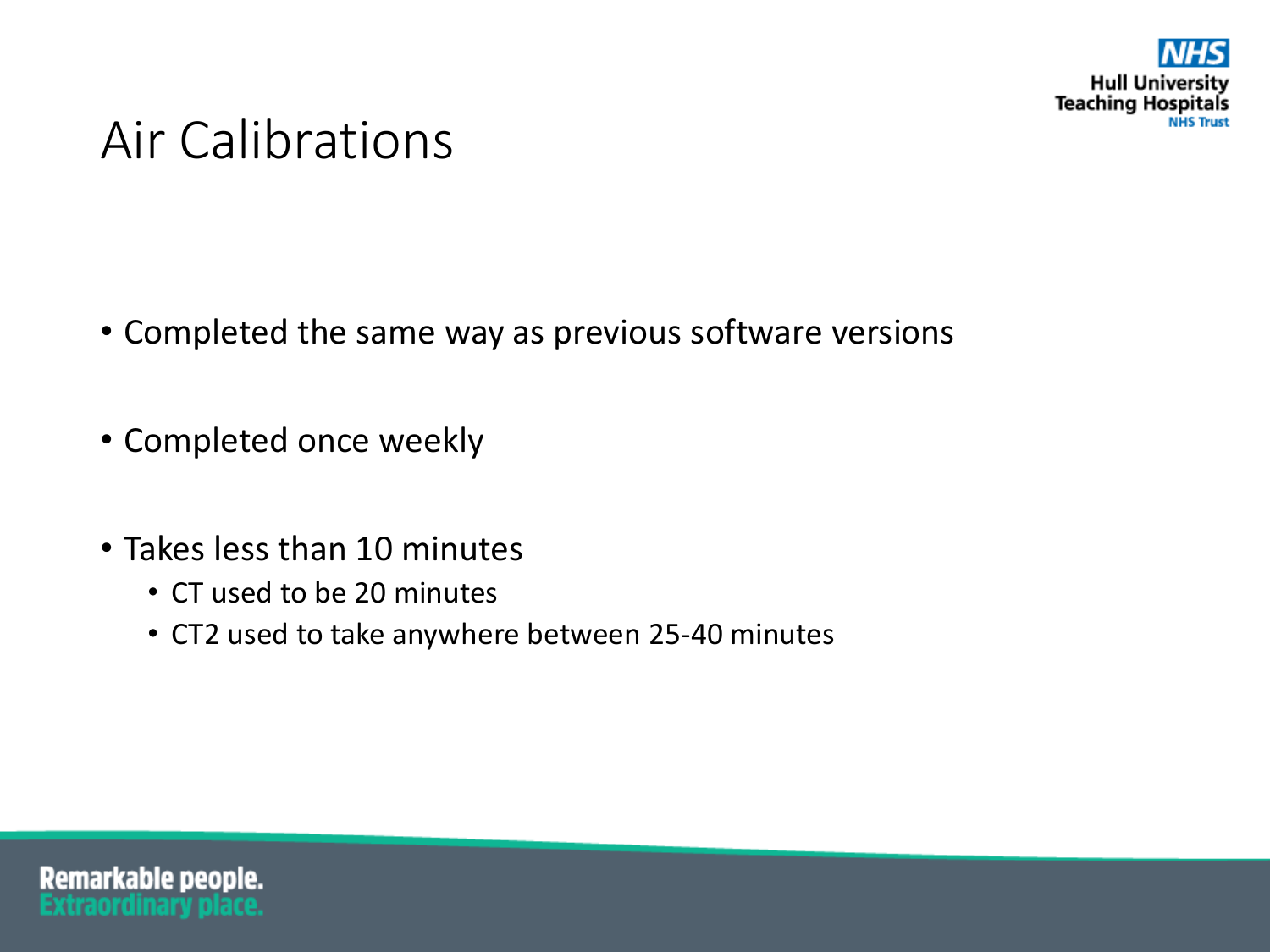

## Philips support

- Apps training when required
	- After up grade
	- New staff
	- New techniques
	- As required and arranged
- Technical support
	- Through bug report
	- Phone / email with on site technicians